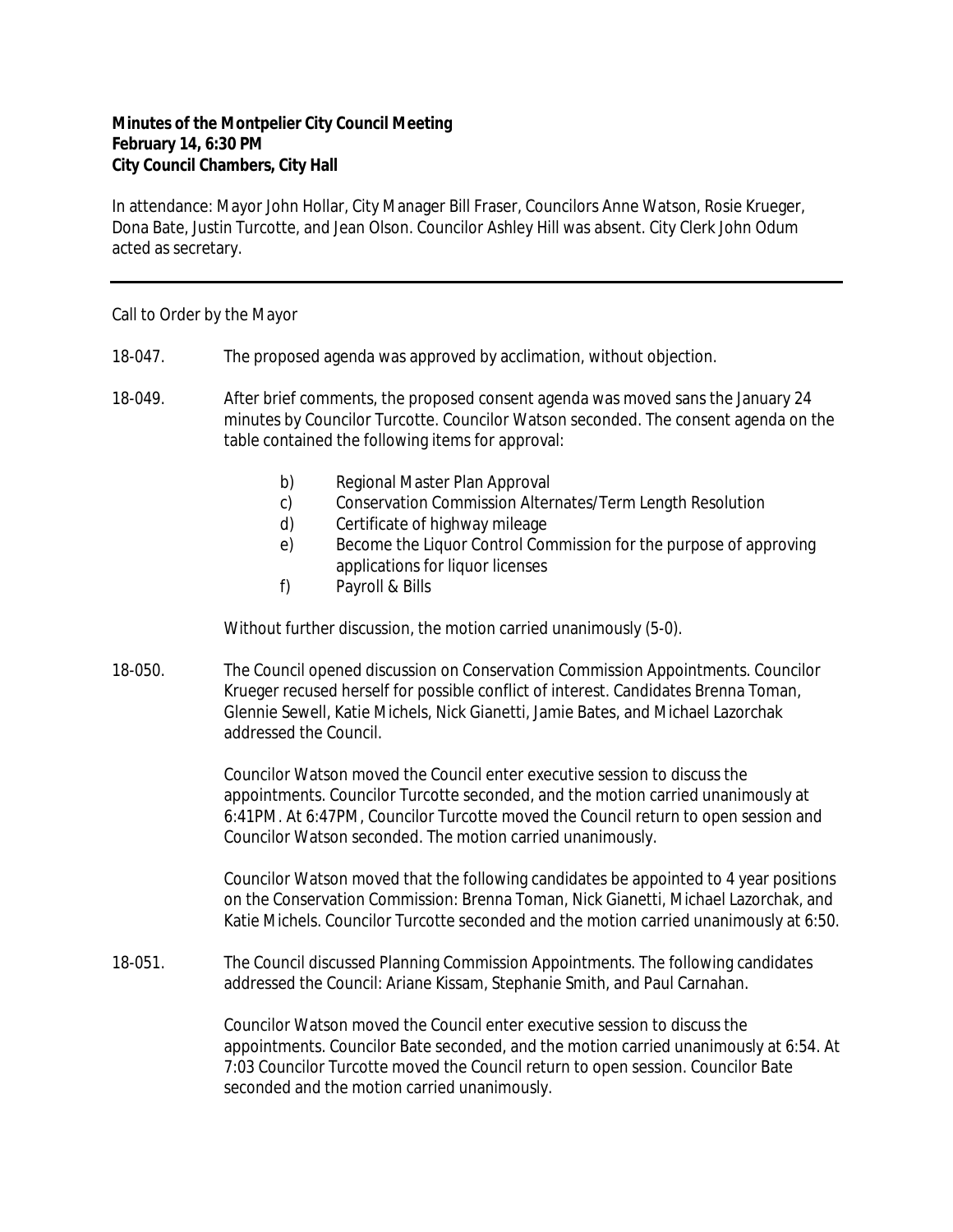Councilor Watson moved that Ariane Kissam and Stephanie Smith be appointed to the Planning Commission. Councilor Bate seconded, and the motion carried unanimously.

City Manager Fraser briefly discussed the proposed charter change relating to the Planning Commission.

18-052. At 7:06 the public hearing/2<sup>nd</sup> reading of the proposed Dog Ordinance was opened by the Mayor. Police Officer Neil Martel, Assistant City Manager Sue Allen, Health Officer Bob Gowans, and Community Justice Center Director Yvonne Byrd came forward for discussion. Danis Regal offered comments during the discussion

> Councilor Kruger moved that the Council pass 2<sup>nd</sup> reading to approve the ordinance and adopt the amendment to article 2 as articulated. Councilor Bate seconded. Discussion followed.

Councilor Turcotte moved moved to amend the license fees in the ordinance from the current five dollars above the state base to eight dollars. Councilor Bate seconded and the motion to amend passed unanimously.

After further discussion, the underlying motion to pass the  $2<sup>nd</sup>$  reading and approve the ordinance passed unanimously as amended at 7:44.

The Mayor called a recess at 7:45. The meeting reconvened at 7:49.

- 18-053. The Council opened discussion of the proposed Black Lives Matter resolution with School Superintendent Brian Ricca, High School Principal Mike McRaith, and MHS student Mandy Abu Aziz. Kathy Johnson participated in the discussion. Councilor Bate moved to adopt the resolution: Whereas, on February 1, 2018, a Black Lives Matter flag was raised at Montpelier High School to fly for the month of February. The Montpelier School Board approved the request from Montpelier High School students of the Racial Justice Alliance to raise the flag. The school board stated they are "committed to making our schools inclusive, to combating institutional racism and to working toward equity for every student." At the flag raising, students spoke out about prejudice and racism in our schools and community; and whereas, students have spoken out about prejudice and racism experienced in our school and community; and whereas, Montpelier prides itself in being an inclusive, welcoming community; and be it resolved that the Montpelier City Council supports Montpelier Public Schools in their raising of the Black Lives Matter flag. Be it further resolved that the Montpelier City Council rejects all forms of racism, bigotry and hate, and seeks to work together to combat these issues in our community; and be it further resolved that the Montpelier City Council is committed to inclusion and equality as a foundation of our community and encourages residents to support this commitment. Councilor Turcotte seconded. After further discussion, the motion carried unanimously.
- 18-054. The Mayor opened the second reading/public hearing on the proposed Sprinkler Ordinance. Councilor Olson's postponed motion from the previous reading was taken up by the Chair. Without objection, the motion was amended to delete only those portions of the ordinance relating to one and two family homes, rather than striking the entire